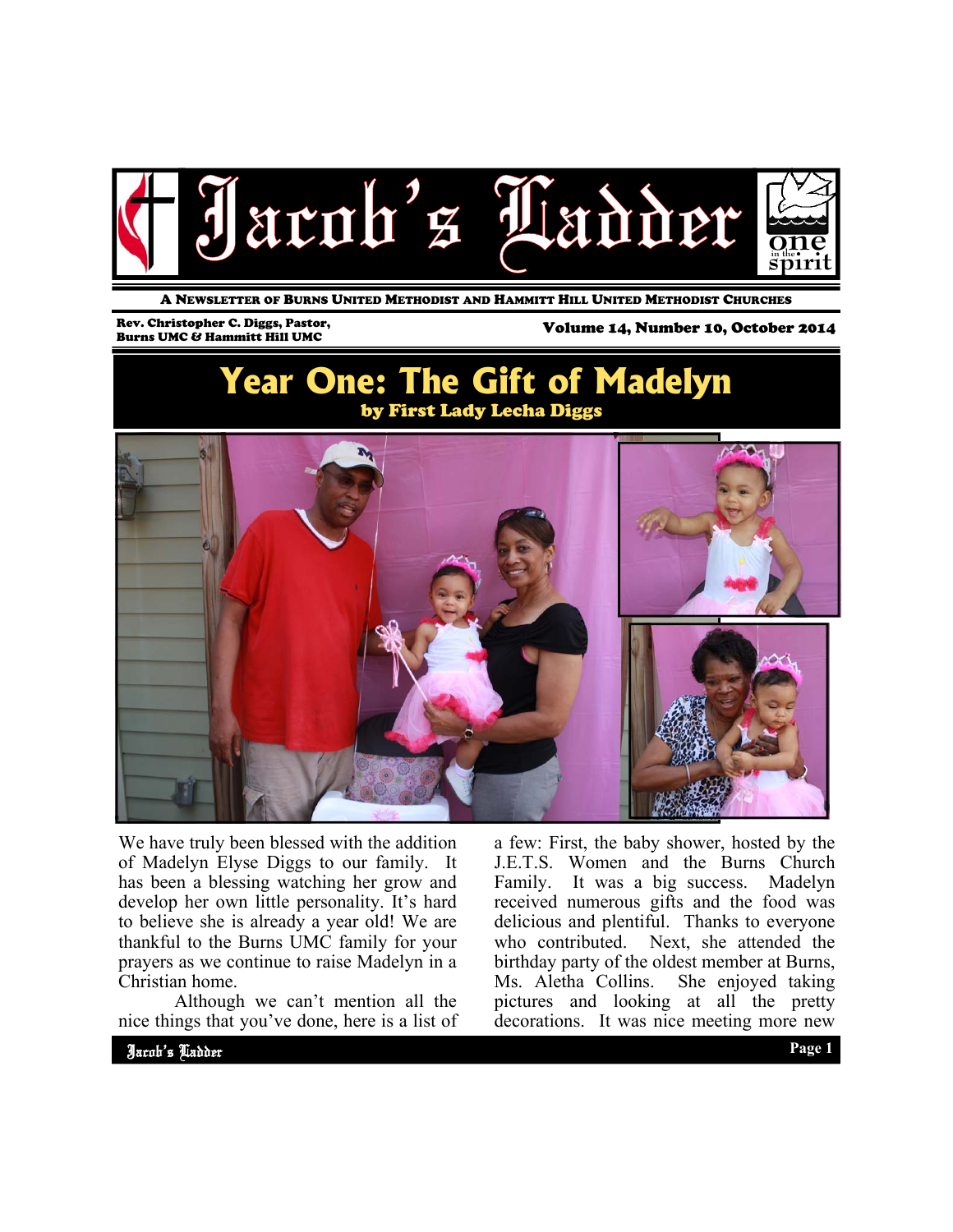people as we fellowshipped with her family. Last, and most recent, on September 20, 2014 was her 1st Birthday Party! Planning was so much fun. Once "The Party" started she walked out, yes, "walked", in her "Princess" attire and stole the show. Princess Madelyn with her dress, tiara, and wand was a big hit!<br>It was a great day. Thanks to all who It was a great day. attended and to all who desired to attend but weren't able too. Thanks for all the gifts and a special thanks to the young ladies for doing the face painting. We cannot forget the<br>precious "Princess Cake" that was "Princess Cake" that was homemade by Madelyn's Aunt. Everything was beautiful.

 We pray that God will continue to bless us as we raise Madelyn. We ask that everyone continue to keep our family in your prayers. May God Bless Each and Everyone of you abundantly. Amen. In His Love, The "Diggs" Family.

**Pictorial review by Clarence H. Franklin** 



Jacob's Ladder **Page 2**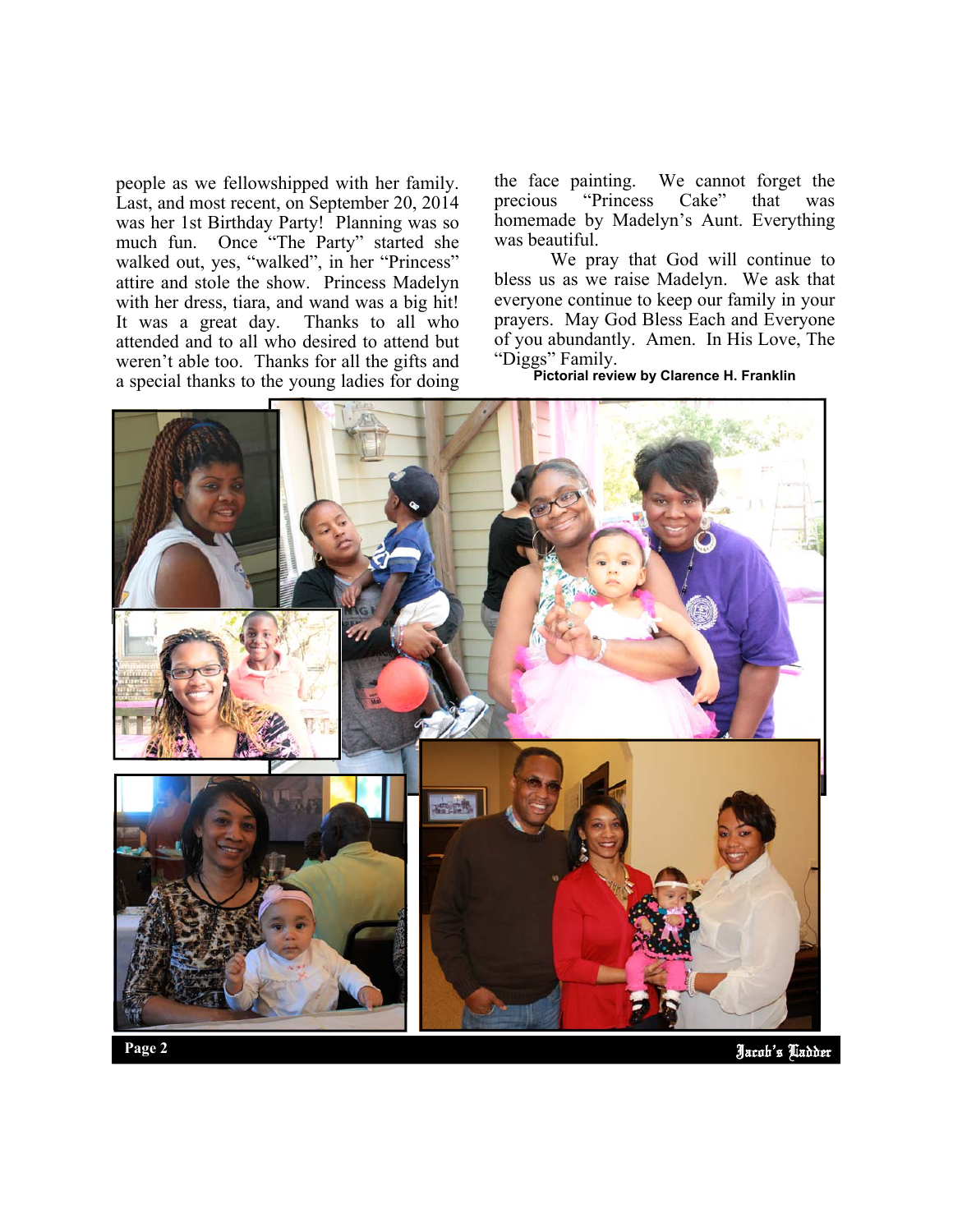

### **Revive Us Again, Oh Lord!** by Rev. Christopher C. Diggs



Hammitt Hill United Methodist Church, our sister church had their Annual Revival on September 22-24, 2014. God blessed us as our evangelist for the week, Rev. Porchia McGlown of Union Hill Baptist Church, blessed our hearts. Several churches in the community came and supported this spiritual and momentous event. Burns UMC really supported this revival and it made me very happy to see our two churches working together as one to lift the name of Jesus. Rev. Mcglown is a very gifted speaker and each night he challenged us all to examine ourselves. Just as impressive, was the collage of talented choirs who graced us with their talent and spiritual singing.

The entire Hammitt Hill family should be commended for their sacrifice and service. No one individual can take all the credit for